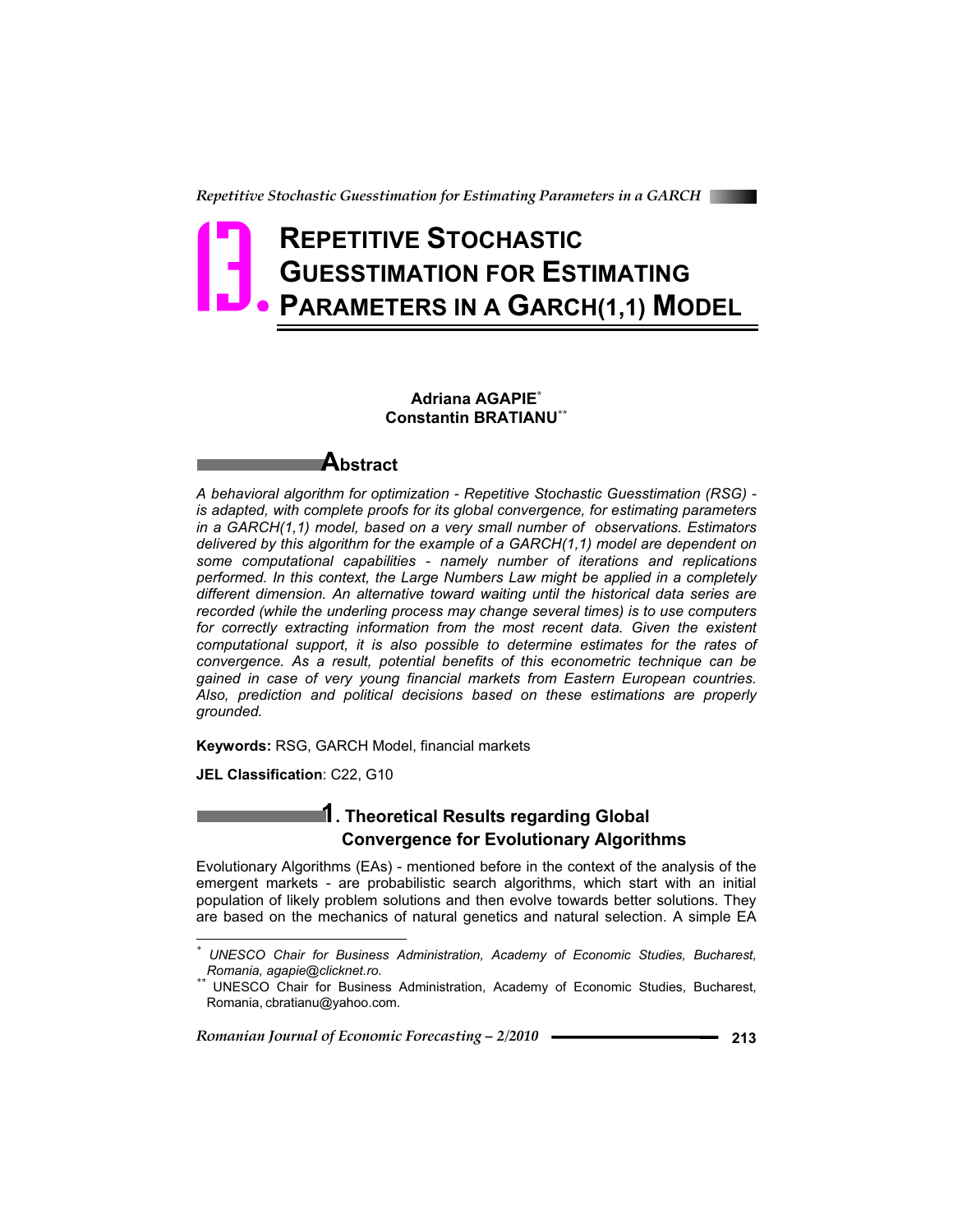requires the definition of the following components:

- a solution representation:
- a function verifying the fitness of solutions called *fitness function*;
- some operators to carry on the evolution of a population of potential solutions from a generation to another.

Some examples of distinctive EA's are: Genetic Algorithms (GA), Simulated Annealing (SA) and Repetitive Stochastic Guesstimation (RSG). Since GA and SA have been studied for quite long time and they are also present in the economic literature [see (Goffe, Ferrier and Rogers, 1994),( Przechlewski and Strzala,1996)] we will briefly review the literature regarding results for global convergence. The intention here is to explain why it is not satisfactory to rely on these stochastic algorithms for optimization with the purpose of estimating parameters in some econometric models, when only a small sample size is available. This will clear the way in presenting the advantages of some 'adapted to the problem in work' versions of the RSG algorithm for the task of optimization, under non-linearity and small sample size assumptions. Theoretical proofs for the global convergence, indications about a correct choice of the initial values and some measure for the convergence rate will be indicated.

Simulated annealing and the genetic algorithm are stochastic relaxation search techniques suitable for application to a wide variety of combinatorial complexity nonconvex optimization problems [T.E. Davis, 1991]. Each produces a sequence of candidate solutions (or populations of candidate solutions) to the underlying optimization problem, and the purpose of both algorithms is to generate sequences biased toward solutions, which optimize the objective function.

The appeal of SA is that it provides asymptotic convergence to a globally optimal solution. A substantially body of knowledge exists concerning the algorithm convergence behavior, based upon a Markov chain model. The essence of SA theory is the demonstration of (1) existence of a unique asymptotic probability distribution (stationary distribution) for the stationary Markov chain corresponding to every strictly positive constant value of an algorithm control parameter (absolute temperature), (2) existence of a stationary distribution limit as the control parameter approaches zero, (3) the desired behavior of the stationary distribution limit, i.e., optimal solution with probability one, and finally (4) sufficient conditions on the algorithm control parameter to ensure that the non-stationary algorithm achieves the limiting distribution. In the most general form SA theory is presented in [Haario, Saksman 1991].

Attempting to copy this theory onto GA was only partially successful, resulting in complicated - and rather intractable - definitions for the genetic operators, and questionable convergence proofs. That occurs because GA does not rely on the Gibbs distribution, the magic key to global convergence engaged by SA. Instead, GA took advantage of the possibility of using more than one individual per iteration, achieving simple homogeneous Markov chain convergence for the elitist algorithm [Rudolph, 1996]. Summing up, most of the SA and GA convergence results are for general fitness function and infinite time convergence, which is of academic use only. Practical relevance could be achieved by analyzing particular convergence rates of particular problems and algorithms, but this has not been done yet, except a few (simple) cases.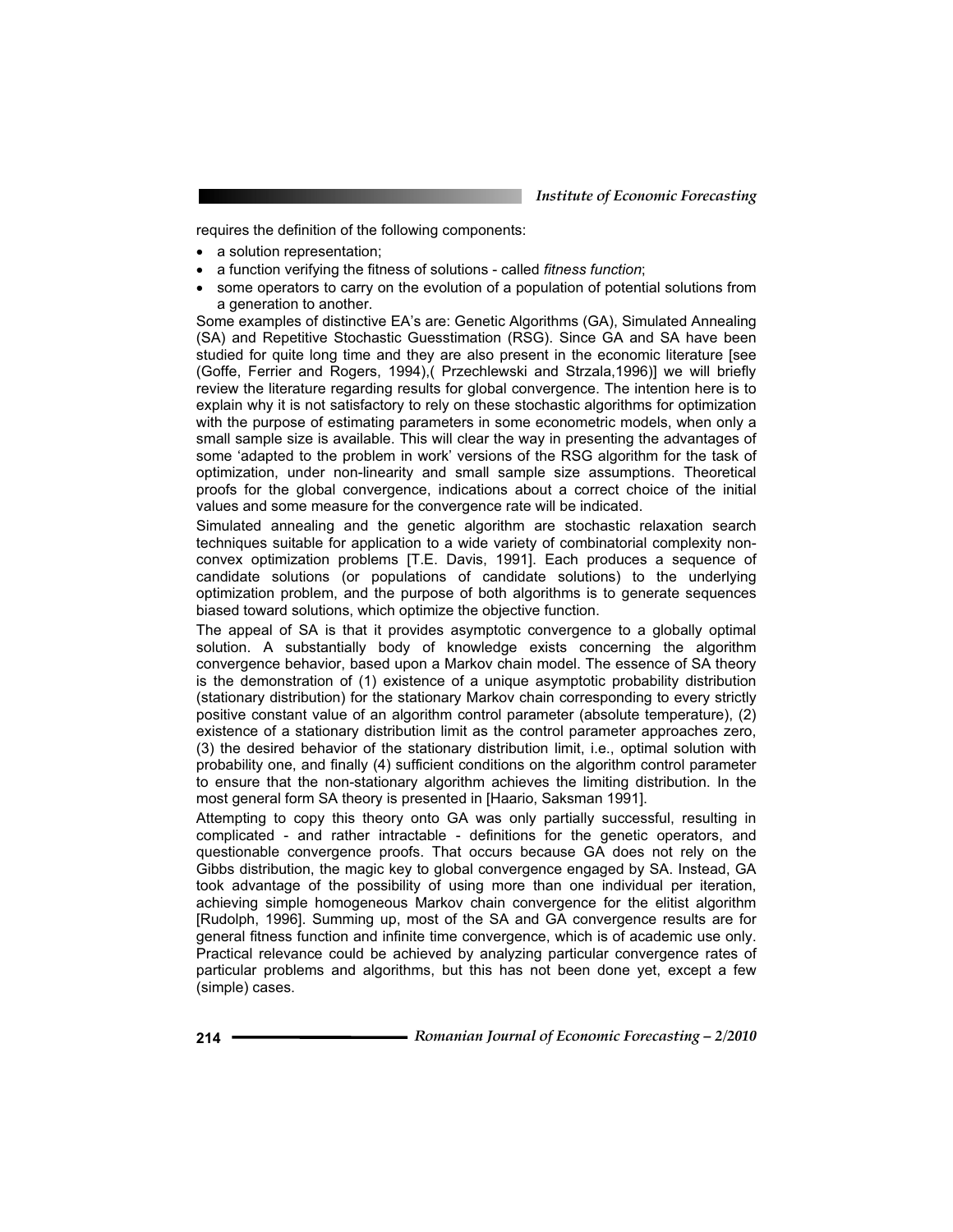

Repetitive Stochastic Guesstimation (RSG) is a probabilistic algorithm introduced in [Charemza, 2002] which mimics the usual guessing of the parameters involved in a complex, generally large, empirically oriented macroeconomic model. The main intention of this paper is to show how an empirical algorithm like RSG can be adjusted for estimating parameters in a non-linear model based on a minimal set of observations. This adjustment is possible to be performed in such a way that proofs for global convergence should not rely on the data set, but on the number of iterations in the algorithm. Building on the idea in [Agapie, 20091] a formal representation of the RSG for estimating parameters in a GARCH (1,1) model will be presented. Sufficient conditions for determining the 'true parameters' values in the model will be indicated. Before all these, a very brief review of this algorithm is required.

First, three points should be mentioned where RSG differs from other evolutionary algorithms:

- At the initial stage, by making use of the prior beliefs concerning the parameters to be guessed (according to the economist's expertise and intuition);
- By successively restricting the search space from one iteration to another, providing an asymptotic convergence of the algorithm to some extreme point;
- By using two objective functions, instead of one.

In terms of their learning and convergence ability, the difference between RSG and GA and SA is that the last ones, even if able to estimate some parameters based on a very few number of observations, rely on infinite time convergence results only. The RSG procedure is recalled, as presented in [Agapie,2009].

#### *Procedure Repetitive Stochastic Guesstimation*

- 1. Set the iteration index to zero: i=0
- 2. Choose some initial values and intervals for the parameters to be optimized
- 3. Choose/compute the initial value for the learning rate  $I_0$
- 4. Randomly generate (guess) a new candidate solution, inside the current intervals
- 5. Compare the candidate solution vs. the current one-w.r.t. both criterions-and decide: accept or reject
- 6. If accepted, it becomes the current solution; otherwise, keep the old one.
- 7. Repeat 4-6 several times, until a better solution is obtained
- 8. i=i+1, decrease the learning rate, decrease the intervals' lengths and go to 4
- 9. Repeat 8, until STOP

### **2.** Adjusting the RSG algorithm for achieving **global convergence on the problem of estimating a GARCH (1,1) model**

The next definitions and theorems are needed as a base for the coming formalization. **Definition 1.** Let  $(\Omega, \Im, P)$  be a probability space and  $\Im_{0} \subset \Im_{1} \subset ... \subset \Im$  be an increasing family of  $\sigma$  sub-algebras of  $\Im$  and let  $\Im_{\infty}=\sigma(\cup_{t}^{\infty}\Im_{t})\subseteq\Im$ . A stochastic process  $(X_{t})$  that is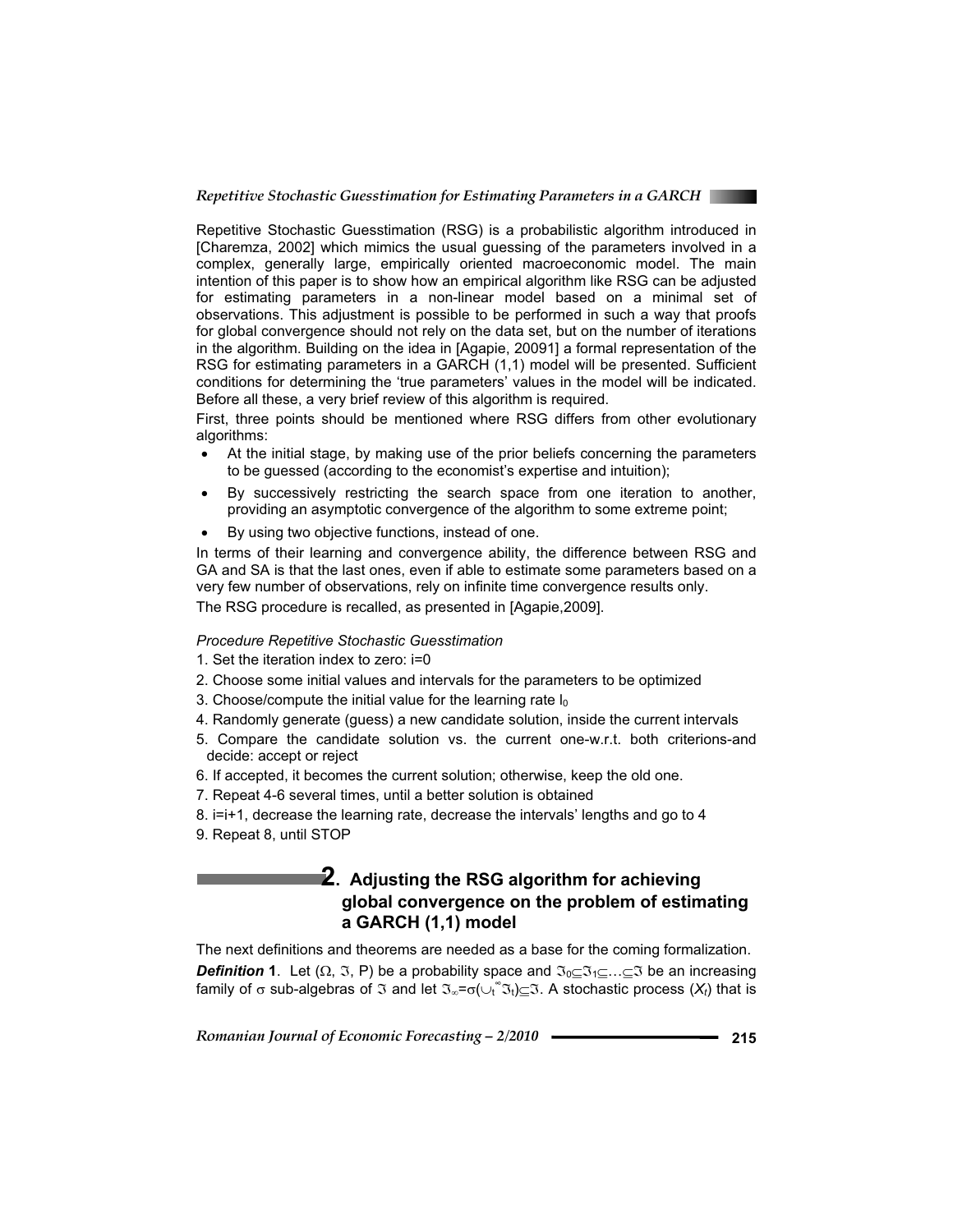$\mathfrak{I}_r$ measurable is termed *supermartingale* if E(|  $X_t$ | ) $\rightarrow \infty$  and E(  $X_{t+1}/\mathfrak{I}_t$  ) $\leq X_t$  for each positive integer *t*.

Condition  $(X_t)$  is  $\mathfrak{I}_t$ -measurable is fulfilled for example-and this is the case in this paper-if we consider for each *t*,  $\Im \tau = \sigma\{X_i / 0 \le i \le t\}$ , the smallest  $\sigma$ -algebra that makes all random variables up to  $X_t$  measurable.

*Definition* 2. Let *f*:  $R^{n} \rightarrow R$  and  $a \in R$ . We denote the lower level set of *f*( )at level *a* by  $L(a)=\{x \in \mathbb{R}^n \mid f(x) < a\}.$ 

**Definition 3** Let *X* be a random variable and  $(X_n)$  a sequence of random variables defined on a probability space  $(\Omega, \Im, P)$ . Then  $(X_n)$  is said to converge *completely* to X

if for any  $\varepsilon$ >0  $\lim_{n\to\infty}\sum_{i=1} P\big\|X_{i} - X\big| > \varepsilon$ }<  $\infty$ *n*  $\lim_{n\to\infty}\sum_{i=1}^n P\big\{X_i-X_i\big\}$  $\lim_{n\to\infty}\sum_{i=1}P\big\{|X_i-X\big|>\varepsilon\big\}<\infty$  . (X<sub>n</sub>) is said to converge *in mean* to X if  $\lim E\big[|X_n - X|\big] = 0$ .

According to [Neveu, 1975] , non-negative supermartingales (i.e., satisfying in addition  $X_t \geq 0$  for all *t*) have the following remarkable property.

**Theorem 1**. Let  $(X_t)_t \geq 0$  be a non-negative supermartingale. Then  $X_t \rightarrow X < \infty$  almost sure.<sup>[]</sup>

Another important property of non-negative supermartingale follows from [Rudolph, 1997].

*Theorem* **2.** Let  $(X_t)$ <sub>t</sub>  $\geq 0$  be a non-negative supermartingale satisfying  $E(X_{t+1}/\mathfrak{T}_t) \leq c_t X_t$ almost sure for all  $t\geq0$  with  $c\geq0$  and  $\Sigma_{t=1}$ .  $\left(\prod_{k=0}^{t}$ .  $t\neq0\right)\leq\infty$ . Then  $X_t\to0$  in mean and completely.

The next concept was introduced in [Rudloph,1997] for characterizing real valued objective functions.

Derived from the previous two theorems, in [Agapie,2009] was proved the following result.

**Proposition 1.** Let  $(C_i)_{i=1..niter}$  be the sequence of coefficients generated by RSG at successive iterations and assume that  $OF_1^i = OF_1^i$  ( $C_i$ ) has bounded lower level sets and let  $OF_1^*$  define the overall minimal value. Then the sequence  $X_i=OF_1^i$   $-OF_1^*$ defines a non-negative uniformly integrable supermartingale.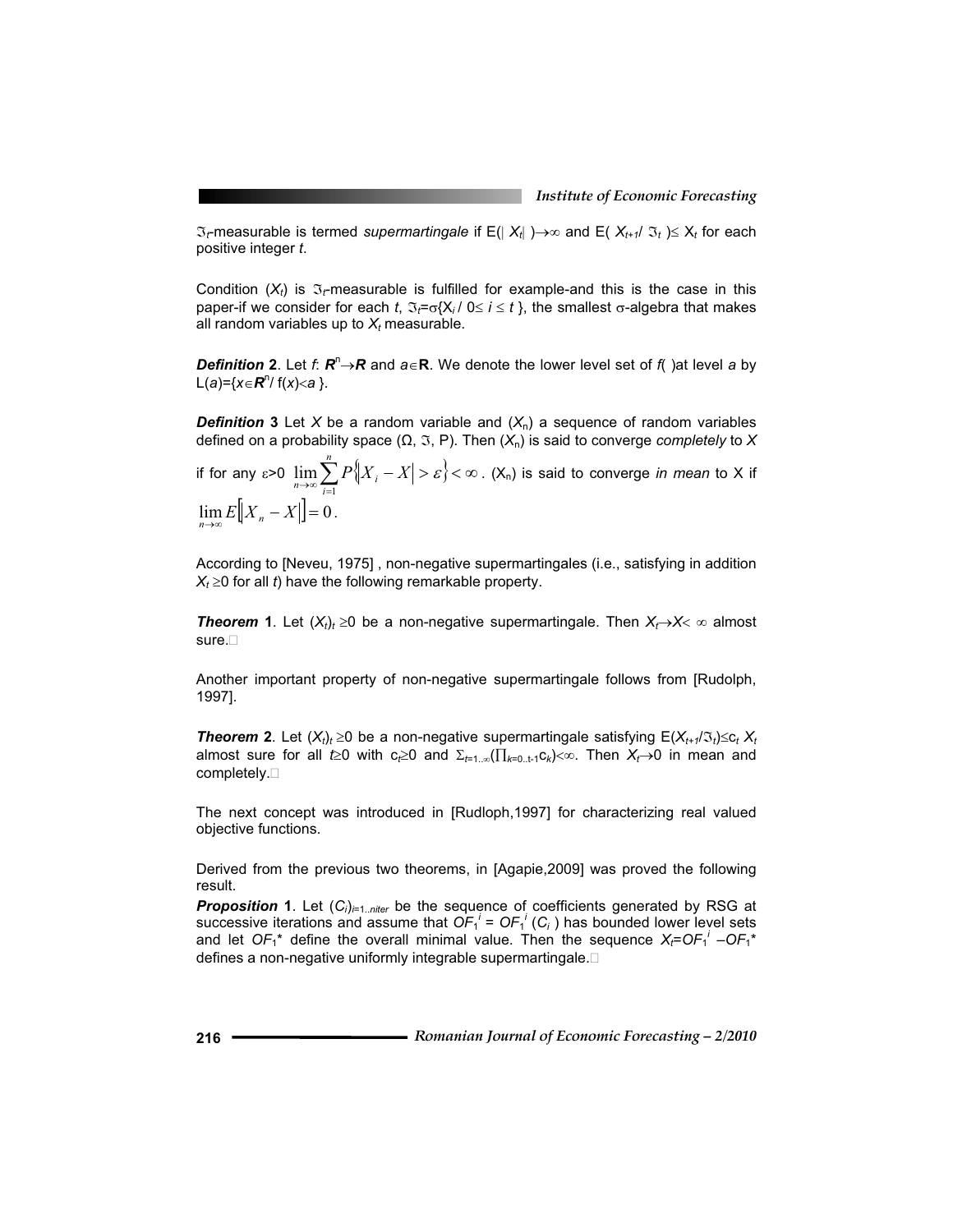Remark: If in Theorem 2 one takes  $c_i = (1 - l_i)^2$  (with  $l_i = \sqrt{(1 - l_i)/n}$ *iter*)) and defines replications in the RSG algorithm such that  $E(OF_1^{i+j}/\mathfrak{I}_i) \leq c_i$   $OF_1^1$  then by Theorem2 and Proposition1 it comes that  $OF_1^i \rightarrow OF_1^*$  when  $i \rightarrow \infty$  .

Consider 
$$
y_t \in N(0, h_t)
$$
  $\left( \Rightarrow y_t = \sqrt{h_t} n_t, y_{t-1} = \sqrt{h_{t-1}} n_{t-1}, n_t, n_{t-1} \text{ IIDN}(0,1) \right)$  (1)

with  $h_{i} = \alpha_{0} + \alpha_{1} y_{i-1}^{2} + \beta_{1} h_{i-1}$  and

$$
\alpha_0, \alpha_1, \beta_1 > 0 \tag{2}
$$

For every iteration  $i$  (Step 8 in previous *Procedure*),  $i = 1$ , *niter*, assume that replications are performed indexed by  $r, r = 1, nrepl$ . Step 4 in previous *Procedure* can be formalized as follows: for every iteration *i* and replication *r*, the current values for the coefficients are computed according to:

$$
\alpha_{0:r}^{i+1} = \alpha_0^i + l_0^{\alpha_0} l_i u_r \tag{3}
$$

$$
\alpha_{1:r}^{i+1} = \alpha_1^i + l_0^{\alpha_1} l_i u_r \tag{4}
$$

$$
\beta_{1:r}^{i+1} = \beta_1^i + l_0^{\beta_1} l_i u_r \tag{5}
$$

with  $u<sub>r</sub>$  being a realization at the replication  $r$  of a uniformly distributed random variable *u* in the (-0.5; 0.5) interval, *l<sub>i</sub>* a real non-negative number decreasing to zero

when *i*→*niter* and *niter*→∞ (usually 
$$
l_i = \sqrt{1 - \frac{i - 1}{niter}}
$$
). Also,  $\alpha_0^i$ ,  $\alpha_1^i$  and  $\beta_1^i$  in (3)-(5)

are the current values of the parameters at iteration *i* while  $l_0^{\alpha_0}$ ,  $l_0^{\alpha_1}$ ,  $l_0^{\beta_1}$  are the initial interval lengths around the correspondent parameters.

Adapting RSG for estimating a GARCH (1,1) model will consist in dropping the assumption about the uniform distribution of the random variable *u* in the (-0.5, 0.5) interval and determine instead sufficient conditions regarding the distribution of the random variable **u**, the starting points  $\alpha_0^0$ ,  $\alpha_1^0$ ,  $\beta_1^0$  as well as for corresponding intervals length around these values for achieving global convergence when number of iterations *niter*  $\rightarrow \infty$ .

Multiplying equation (2) by  $n_t^2$  we get:

$$
y_t^2 = \alpha_0 n_t^2 + \alpha_1 y_{t-1}^2 n_t^2 + \beta_1 y_{t-1} \frac{n_t^2}{n_{t-1}^2}
$$
 (6)

At iteration  $i+1$  the objective function  $OF^{i+1}$  is computed according to: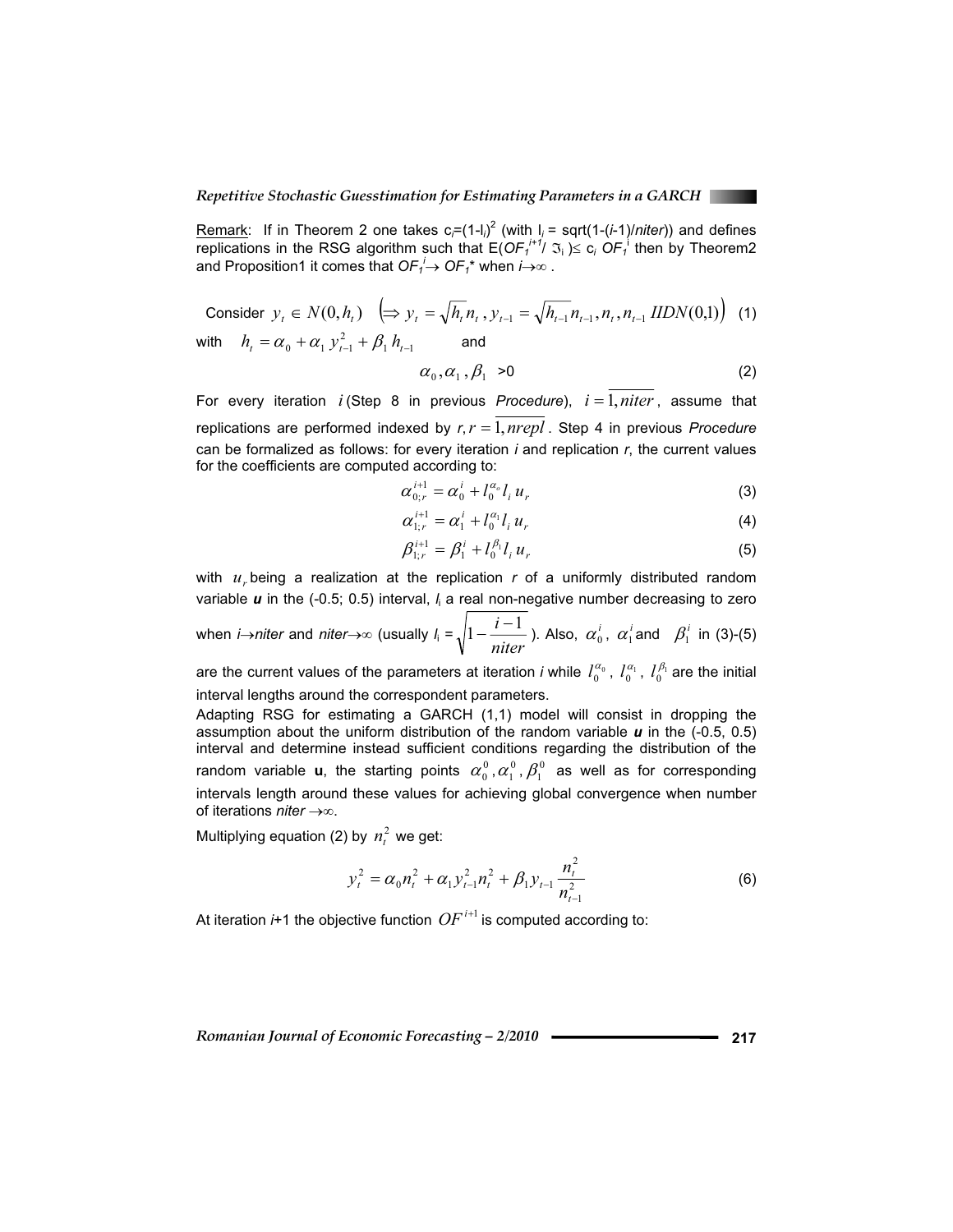*Institute of Economic Forecasting*

$$
OF^{i+1} = \min_{r=1, nrepl} \left( y_t^2 - \alpha_{0;r}^{i+1} n_t^2 - \alpha_{1;r}^{i+1} y_{t-1}^2 n_t^2 - \beta_{1;r}^{i+1} y_{t-1} \frac{n_t^2}{n_{t-1}^2} \right)^2
$$
  
= 
$$
\left( y_t^2 - \alpha_0^{i+1} n_t^2 - \alpha_1^{i+1} y_{t-1}^2 n_t^2 - \beta_1^{i+1} y_{t-1} \frac{n_t^2}{n_{t-1}^2} \right)^2
$$
 (7)

 $\alpha_0^{i+1}$ ,  $\alpha_1^{i+1}$ ,  $\beta_1^{i+1}$  in (7) are coefficients at a certain replication *r* for which the minimum was achieved and the correspondent  $u_r$  in (3)-(5) will be simply denoted with  $u$ .

Even if the original version of RSG is considering two objective functions-since it can be checked that the weighted objective function asymptotically converges (when number of iterations goes to infinity) to the un-weighted one (see [Agapie, 20091])-the following considerations will rely only on the objective function indicated in (7).

Assuming that it would be possible to write down such an objective function, by knowing the numerical values corresponding to the standard normal variables entering  $y_t$  and  $y_{t-1}$ ,-this is  $n_t$  and  $n_{t-1}$ -its overall minimal value (denoted by  $OF^*$ ) is equal to zero and it is achieved in the case of a perfect guess for the parameters  $\alpha_{0}, \alpha_{1}, \beta_{1}$ .

The sequence  $\left(OF^{\,i}\right)_{\!i=1,niter}$  can be regarded as a stochastic process indexed by iterations, assumed to be performed an infinite time (*niter* $\rightarrow \infty$ ). Global convergence of the sequence  $\left(OF^i\right)_{i=\overline{1,niter}}$  is achieved by deriving sufficient conditions for  $\left(OF^i\right)_{i\to\infty}$ to be a supermartingale (see the *Definition* 1 ) satisfying

$$
E[OF^{i+1}/\mathfrak{I}_i] < c_i \, OF^i \tag{8}
$$

with 
$$
\prod_{i=1}^{\infty} \left( \sum_{k=0}^{i-1} c_k \right) < \infty
$$
 (9)

(take *t=i*, *X*<sub>t</sub>=OF<sub>i</sub>, *X*=OF<sup>\*</sup> in *Theorems* 1,2 and *Proposition*1 above ) and  $\mathfrak{I}_i$  the smallest  $\sigma$ -algebra that makes all random variables up to  $OF<sup>i</sup>$  measurable.

Perhaps it is worth noticing that by "global convergence" is meant the convergence in mean and completely (see for convenience the definitions in the Appendix) of the sequence  $\left(OF^{\,i}\right)_{\scriptscriptstyle i=\overline{1},\overline{mier}}$  to its overall minimal value  $OP^{\star}.$ 

Assuming that  $l_0^{\alpha_0} = \alpha_0^i$ ,  $l_0^{\alpha_1} = \alpha_1^i$ ,  $l_0^{\beta_1} = \beta_1^i$  in (3)-(5), then (7) can be written in the equivalent form:

$$
OF^{i+1} = \left[\sqrt{OF^i}\left(1 + l_i u\right) - l_i u y_i^2\right]^2\tag{10}
$$

Then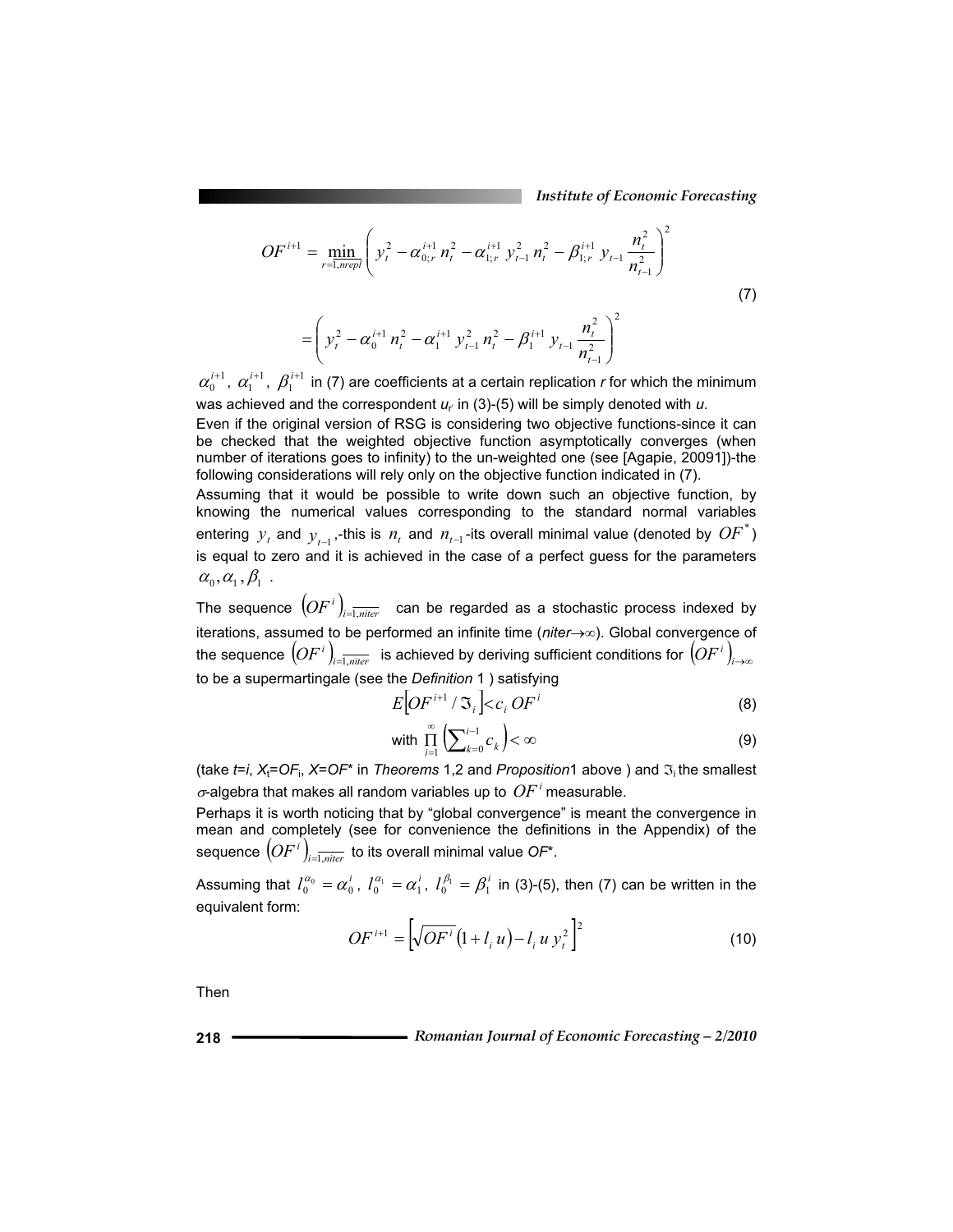*Repetitive Stochastic Guesstimation for Estimating Parameters in a GARCH* 

$$
E[OF^{i+1} / \Im_i] = OF^i E[(1 + l_i u)^2] - 2\sqrt{OF^i} l_i y_i^2 E[u(1 + l_i u)] + l_i^2 y_i^4 E[u^2]
$$
 (11)

Next step is to determine the random variable *u* in (11) such that inequality (8) and (9) are satisfied.

According to [Agapie, 2009], this will lead to the conclusion that  $OF<sup>i</sup>$  converges in *mean* and *completely* to zero, when number of iterations *i* is increasing to infinity.

The two sufficient conditions for (8) and (11) to hold together are:

$$
E[(1 + l_i u)^2] - c_i \le 0
$$
 (12)

and

$$
E^{2}[u(1 + l_{i} u)] \leq E[(1 + l_{i} u)^{2}] - c_{i}
$$
\n(13)

Conditions (12) and (13) uniquely determine  $c_i$  as being equal to  $E[(1+l_i u)^2]$  if and only if the random variable *u* is chosen in such a way that  $E[u(1+l, u)]$ =0.

If the following notations are to be used, namely  $a = E[u]$  and  $b = Var[b]$  the a sufficient condition for u to satisfy (12) and (13) is

$$
a + l_i (b^2 + a^2) = 0 \tag{14}
$$

and, therefore 
$$
c_i = E[(1 + l_i u)^2] = 1 + l_i^2 (a^2 + b^2) + 2l_i a = 1 + l_i a
$$
 (15)

Values of  $c_i$  are also an indicator of the rate of convergence from iteration *i* to iteration

*i*+1.As a consequence, a choice of  $a = E[u]$  closer to *i l*  $-\frac{1}{1}$  and negative will assure

that (14) is fulfilled and the rate of convergence  $c_i$  (besides the fact it satisfies condition (9) ) is increasing when  $i \rightarrow \infty$ .

There is no unique determination for a random variable *u* such as (8), (9), (14) and (15) are satisfied. One, for example, could sample *u* from a normal N(*a*,*b*) distribution

with  $a = -\frac{1}{2l_i}$ *a*  $=-\frac{1}{2l},$  $i \qquad \qquad \angle t_i$ *i*  $l = 2l$  $b = \frac{-a - l_i a}{a}$ 2  $=\frac{-a-l_i a^2}{l}=\frac{1}{2l}$  and get an algorithm decreasing exponentially

to its overall minimal value at a rate of  $\frac{\pi}{2}$ 1 . It is also worth noting that parameters *a* and *b* can also be chosen such that the nonnegative condition for the parameters  $\alpha_0, \alpha_1, \beta_1$  is assured.

For completing this discussion, previous calculations show that if one would know precisely the realization of a standard normal entering in  $y_t$  (this is  $n_t$ ), then one could write the previous 'perfect' objective function  $OF^{i+1}$  in (7), converging to the overall minimal value *OF*\*-zero. This leads to an asymptotically convergence to the '*true*' coefficients of the model.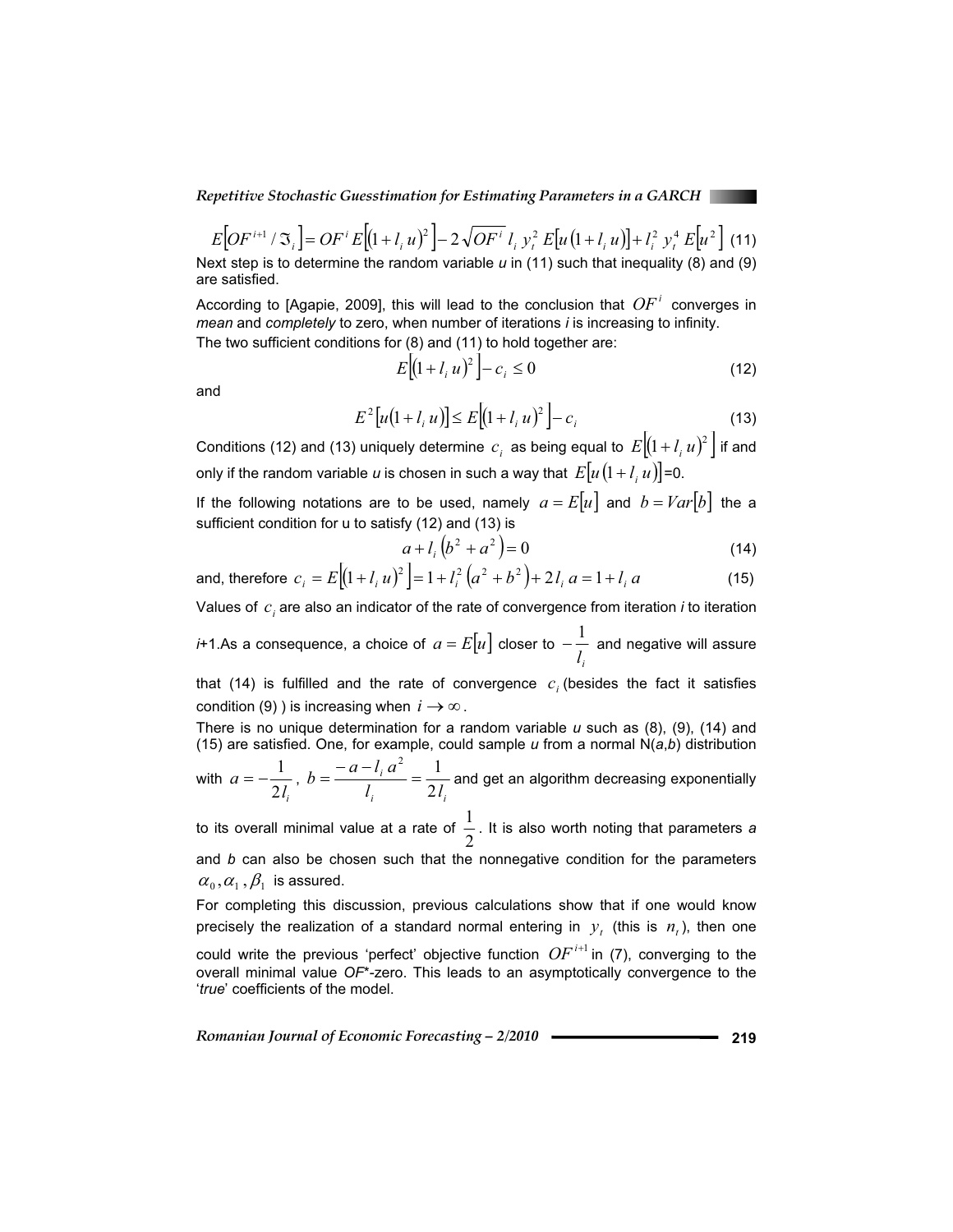To get closer to this desirable case, the practitioner can sample T ( $T\rightarrow\infty$ ) times from the 'ideal' distribution of  $OF^*$ , simply computing for every  $mc \in \{1,...T\}$  and for a realization  $n_{t;mc}$  of a standard normal

$$
OF_{mc}^{i+1} = \min_{r=1, nrepl} \left( y_t^2 - \alpha_{0;r}^{i+1} n_{t;mc}^2 - \alpha_{1;r}^{i+1} y_{t-1}^2 n_{t;mc}^2 - \beta_{1;r}^{i+1} y_{t-1} \frac{n_{t;mc}^2}{n_{t-1;mc}^2} \right)^2
$$
  

$$
= \left( y_t^2 - \alpha_0^{i+1} n_{t;mc}^2 - \alpha_1^{i+1} y_{t-1}^2 n_{t;mc}^2 - \beta_1^{i+1} y_{t-1} \frac{n_{t;mc}^2}{n_{t-1;mc}^2} \right)^2
$$
 (16)

finds its correspondent minimal value, say  $OF_{mc}^*$  and then consider, as the best estimates for the coefficients in the GARCH model, those corresponding to the minimal value in the row  $\left(OF_{\textit{mc}}^{*}\right)_{\textit{mc}=\overline{1,\overline{T}}}.$  Of course, all the 'partial' overall minimal should be computed using the same initial conditions in the RSG algorithm.

## **3. Conclusions and Further Research Directions**

Economists attempting to build econometric or forecasting models are frequently restricted due to data scarcity in terms of short time series of data and also of parameter non-constancy and under specification. In this case, a realistic alternative is often to guess rather than to estimate parameters of such models.

An algorithm of repetitive guessing (drawing) parameters from iteratively changing distributions, for minimizing the squares of ex post predictions errors, weighted by penalty weights and subject to a learning process, has recently been introduced (see Charemza, 2002). Despite obvious advantages, especially when applied to undersized empirical models with a large number of parameters, applications of Repetitive Stochastic Guesstimation (RSG) have been, so far, limited. This has presumably been caused by the lack of rigorous proof of its convergence. Such proof for a class of linear models, both identifiable (in the economic sense) and not, is provided in Agapie, Ad (2009). Another proof of convergence for the parameters in a GARCH (1,1) model is provided in this paper. Both proofs for convergence show that an adjustment for estimating parameters in a model (linear or nonlinear) based on a minimal set of observations is possible to be performed in such a way that proofs for global convergence should not rely on the data set but on the number of iterations of the algorithm. By being dependent on some computational capabilities - namely, number of iterations and replications performed - the Large Numbers Law might be applied in a different dimension. An alternative towards waiting until historical data series are recorded (while the underlying process may change several times) - for estimating a regression line or a GARCH(1,1) model, is to use computers, RSG, and experts for correctly extracting information from the most recent data.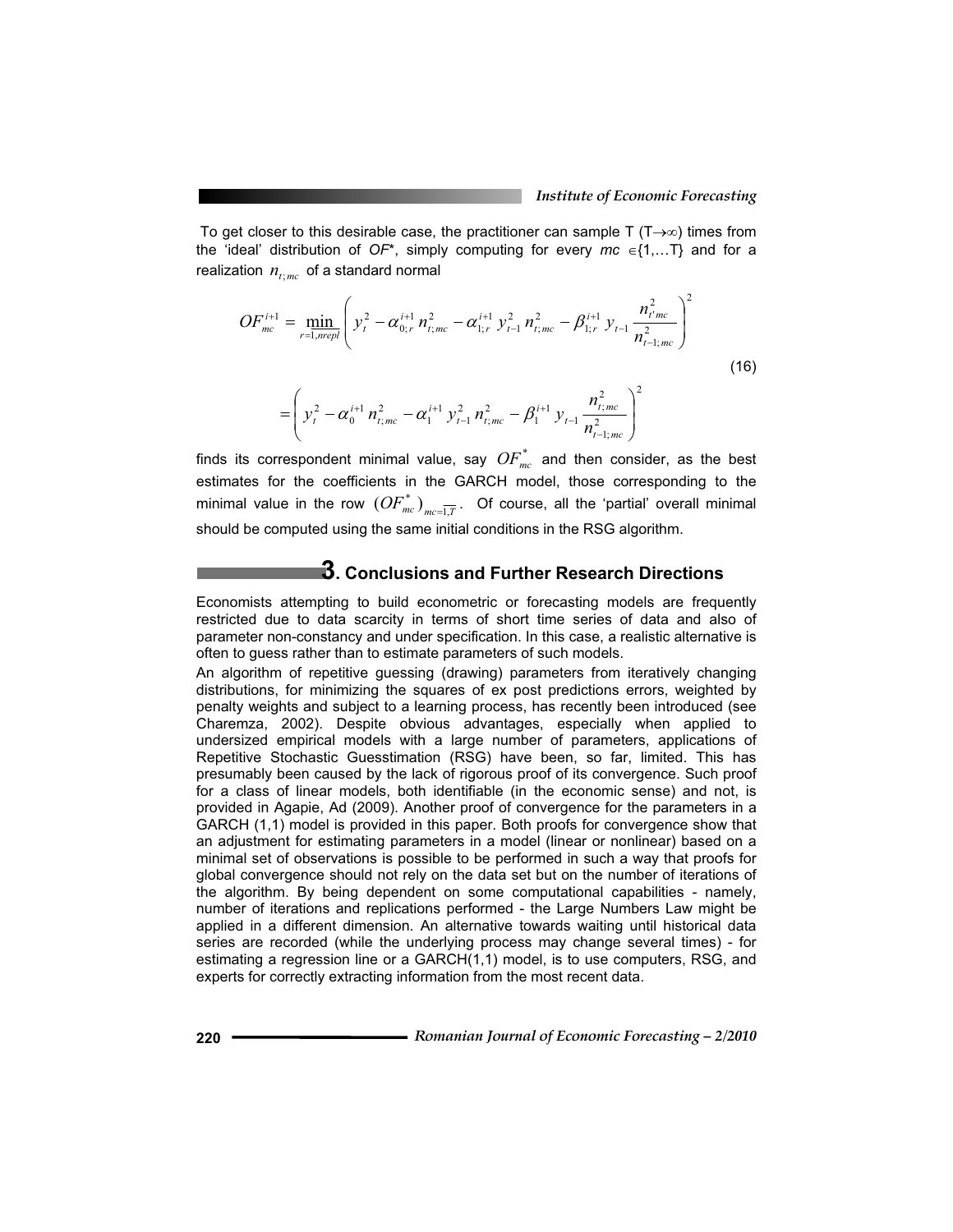

It is worth noticing that the way this algorithm works resembles the Bayesian framework. The difference is that, instead of expressing priors on coefficients in terms of distribution functions, only initial point values are requested for start. Every iteration, the distributions over coefficients are determined according to the same sufficient conditions for the global convergence.

There is a need to develop careful Monte Carlo experiments to test the rates of convergence for the RSG parameters' estimators, design experiments to test the dependence of the final estimations on the starting points and also on the initial interval considered. These experiments will be first done on a minimal set of observations (two observations) and then, the dependence of the RSG's estimators on the sample size will be considered empirically. This dependence was not considered from a theoretical point of view, yet that is necessary in order to compare this technique with the traditional methods of estimating parameters in GARCH models (maximum likelihood methods).

**Acknowledgements**. We owe much gratitude to Wojciech Charemza for providing a consistent stream of scientific support and encouragement during this research.

### **References**

- Agapie, A. (2009), "Convergence of the Guesstimation Algorithm", *Communications in Statistics: Theory and Methods*, 38(5): 711-718.
- Agapie, A. (2009), "*Computational Intelligence Techniques in Econometric Modeling The Case of Romania"*, LAP Lambert Academic Publishing AG&Co.
- Agapie, A., Badin, L. (2009), "Confidence Intervals for the Guesstimation Algorithm: A Bootstrap Approach", *Economic Computation and Economic Cybernetics Studies and Research*, 43(3): 167-178.
- Agapie, A. (1999), "Stochastic Optimization in Econometric Models A Comparison of GA, SA and RSG", *Research Memorandum ACE Project-MEET IV*, University of Leicester, no. 99/1
- Charemza, W. (2002), "Guesstimation", *Journal of Forecasting,* 21: 417:433.
- Davis, T.E. (1991), "Toward an extrapolation of the simulated annealing convergence theory onto the simple genetic algorithm", *Ph.D. Dissertation*, University of Florida.
- Goffe, W. Ferrier, G.D. and Rogers, J. (1994), "Global optimization of statistical functions with simulated annealing", *Journal of Econometrics*, 60.
- Haario, H. and Saksman, E. (1991), "Simulated annealing process in general state space", *Advances in Applied Probability*, 23.
- Mills, T.C. (1999), "*The Econometric Modeling of Financial Time Series"*, Second Edition, Cambridge University Press.
- Neveu, J. (1975), "*Discrete-Parameter Martingales"*, Amsterdam and Oxford: North Holland.
- Przechlewski, T. and Strzala, K. (1996), "Evaluation and Comparison of the RSG and RSF-GA", ACE Project Research memoranda, 17.